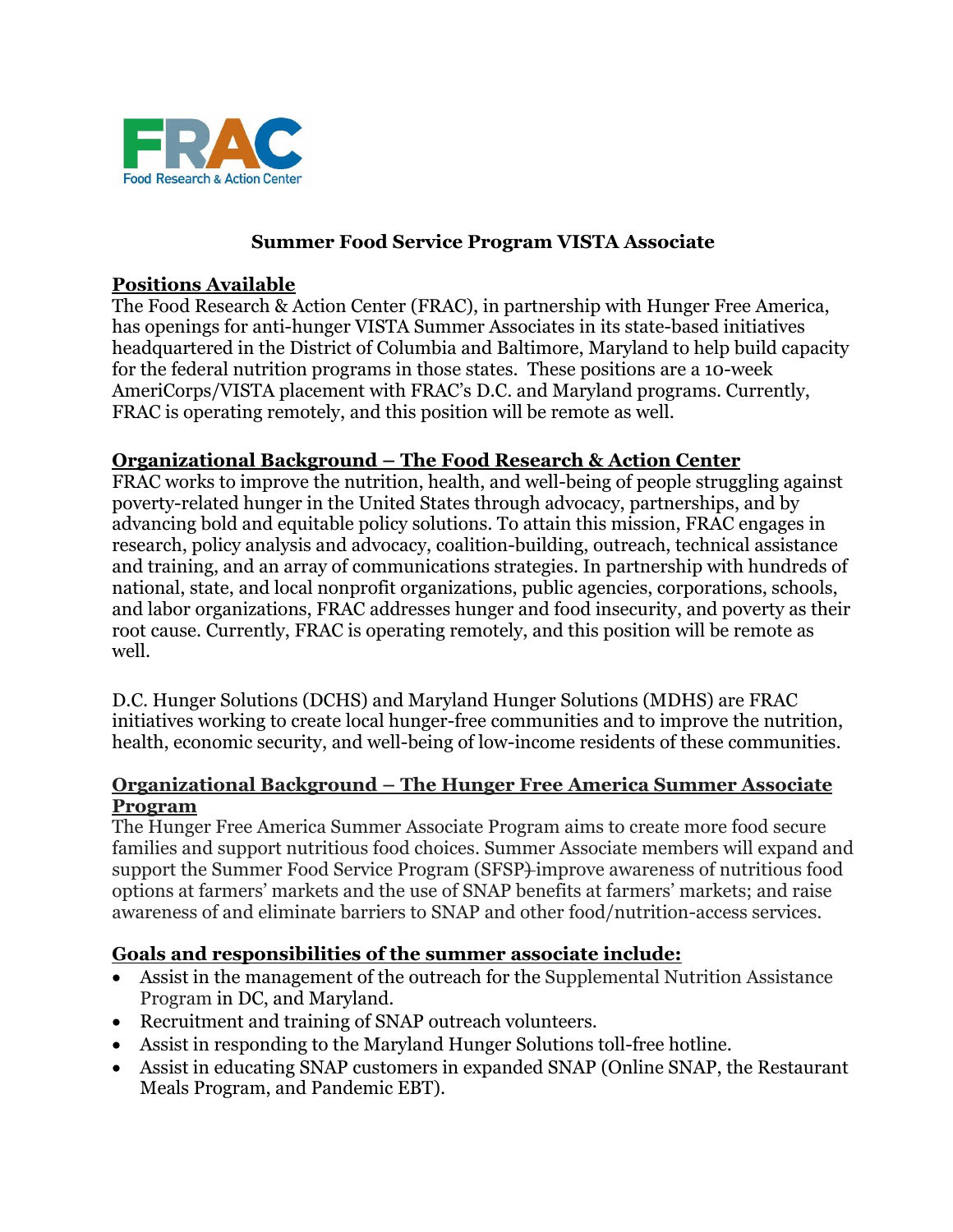- Utilize social media to promote SNAP Outreach.
- Assist in research projects documenting the use of federal nutrition programs.
- Collaborate with existing partner agencies- including community and faith-based organizations as well as local social service agencies.
- Assist in strengthening the capacity of the Summer Food Service Program (SFSP) by enhancing awareness and educating families focusing on the following:
	- Summer Meals outreach.
	- Researching ways to promote summer meals.
	- Provide education for and increase access to security resources, including SNAP, WIC, and other local resources.
	- Recruiting volunteers.
	- Improve access to nutritious food options by building the capacity and sustainability of farmers markets, community gardens, and/or nutrition education programs.

• COVID-19 response, which will include helping staff hunger hotlines, help collect data on food availability for hunger hotlines and web listings, help struggling families access food benefits via phone and by computer and/or smart phone.

## **Skills and Qualifications**

- Associate or Bachelor's degree, in progress; for a degree in a field related to social justice/anti-hunger.
- Good oral and written communications skills. Ability to present and speak in public on behalf of the organization.
- Detail-oriented planning and implementation skills.
- Willingness to work varied hours.
- Good organizational skills.
- Self-starter; ability to work independently.
- Excellent interpersonal skills; team orientation.
- Evidence of commitment to social justice; experience with SNAP/food stamp program a plus.
- Knowledge or interest in child nutrition and hunger-related issues.
- Experience with Microsoft Office Suite products with ability to use Excel for data collection preferred.
- Conversant in Spanish, a plus.
- Ability to travel for local meetings and events when it is safe to do so.

## **Time Commitment**

This is a short-term, 10-week, full-time position with an ideal start date in late May or early June. You are expected to be available for the needs of your community and project at all times, including days, nights and weekends. Because AmeriCorps VISTA service requires a full immersion in the project and community, Summer Associates may be able